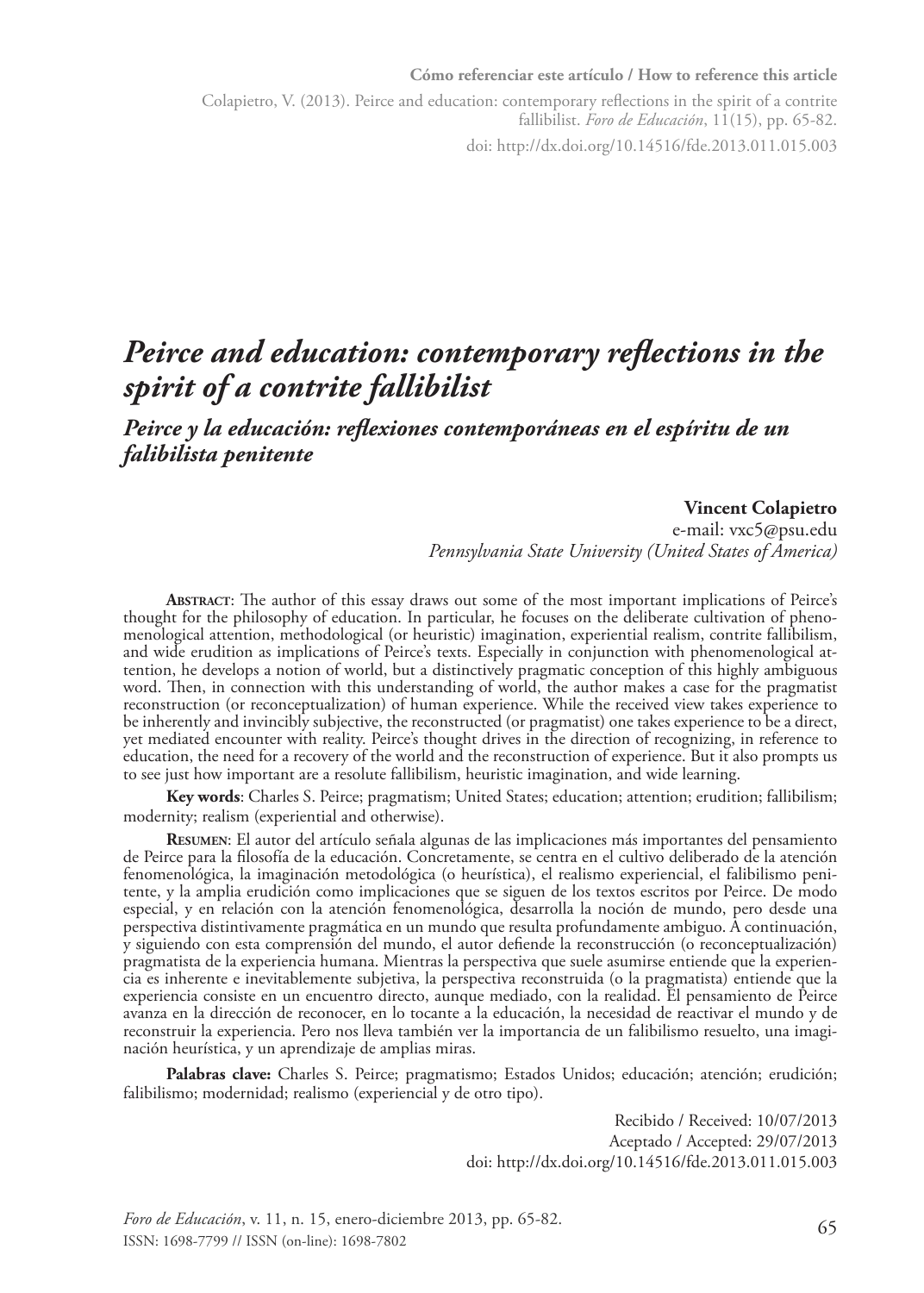#### **Introduction**

Of the classical American pragmatists, including G. H. Mead, C. S. Peirce was the one who, apparently, devoted the least attention to the philosophy of education. A fact about his life is likely relevant here<sup>1</sup>. Unlike these other pragmatists, he spent only a short time as a professor at a University and that time was at the newly founded Johns Hopkins University, an institution devoted to advancing research and training researches. This fact is hardly insignificant. For all of his antipathy to so much of modern philosophy, especially Cartesian doubt as a methodological principle<sup>2</sup> and Humean nominalism as a metaphysical commitment, Peirce's own life was in outward respects more like those of Descartes, Spinoza, Locke, and Hume than those of Albertus Magnus, Thomas Aquinas, John Duns Scotus, the medieval *schoolmen* whom Peirce so deeply admired<sup>3</sup>. Even so, his philosophical writings provide a rich resource for addressing not only questions regarding discovery, knowledge, and experience but also questions concerning learning, schooling, and education. The principal aim of this brief essay is to grant (at least) a provisional plausibility to this large claim $^4$ . The

<sup>1</sup> In my judgment, the social and indeed material circumstances of a thinker's life are far from irrelevant to the interpretation or evaluation of that individual's contribution. Human thought takes shape at distinct periods of human history and, more intimately, in the actual circumstances of an individual life (cf. Ortega; also Dewey). In particular, Peirce's contribution to our understanding of education needs to be seen in the context of his life, one in which he was both inside and outside the university. His ultimate status in this regard might be characterized as «an inside outsider». Such a status often carries, as it did in Peirce's case, personal disadvantages; but it can also grant epistemic advantages. It might even be the case that Peirce was in a rather ideal position to understand and assess the strengths and weakness of higher education in the United States in the second half of the nineteenth century and the opening decades of the twentieth.

<sup>2</sup> «We cannot begin with complete doubt. We must begin with all the prejudices which we actually have when we enter upon the study of philosophy. These prejudices are not to be dispelled by a maxim, for they are things which it does not occur to us *can* be questioned. Hence this initial [and universal] skepticism will be a mere self-deception, and not real doubt; and no one who follows the Cartesian method will ever be satisfied until he has formally recovered all those beliefs which in form he has given up. … A person may … in the course of his studies find reason to doubt what he began be believing; but in that case he doubts because he has a positive reason for it, not on account of the Carteisam maxim. Let us not pretend to doubt in philosophy what we do not doubt in our hearts» (*CP* 5.264).

<sup>&</sup>lt;sup>3</sup> Peirce goes so far as to assert «above all things it is the searching thoroughness of the [medieval] schoolmen which affiliates them with men of science and separates them, world-wide, from modern socalled philosophers» (*CP* 1.33). The *spirit* in which inquiry is undertaken is, according to Peirce, «the most essential thing»; it is most evident in «the craving to know how things really [are]« (*CP* 1.34). He is disposed in this context to note: «how different this spirit is from that of the major part, though not all, of modern philosophers» (ibid.).

 $\frac{4}{1}$  In this endeavor I am contributing to what is beginning to emerge as an important development in Peirce scholarship, with Bianca Thoilliez's dissertation (Autonomous University of Madrid, 2013) being the most recent contribution to this with which I am familiar. Douglas Anderson, Mats Bergman, Torjus Midtgarden, and Toril Strand are among the most notable contributors to this noteworthy development. With Midtgarden and Strand, I edited a volume of *Studies in Philosophy and Education* (volume 24, 3-4 [2005]) devoted to Peirce and education. I am deeply grateful to Bianca Thoilliez for inviting me to return to this important and still insufficiently explored area of Peirce scholarship.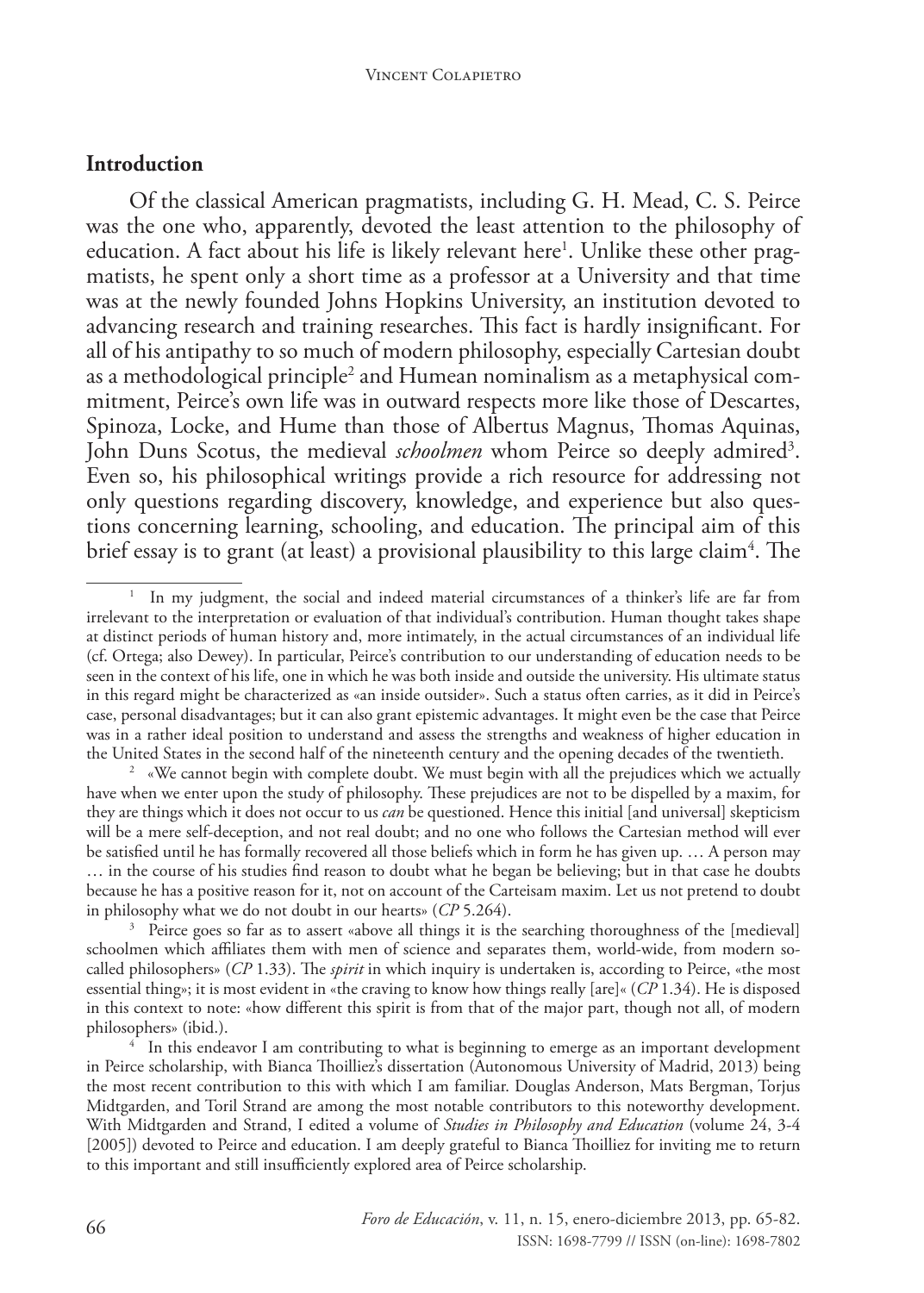essay is at once an attempt to highlight distinctively Peircean themes (e.g., contrite fallibilism, experiential realism, and heuristic or methodological imagination), to trace the implications of these themes for the philosophy of education, and finally to reflection upon aspects of education in the spirit of Peirce's fallibilism. Indeed, some of the points made here (e.g., my emphasis on attending to the world) are Peircean primarily in the sense that his thought has inspired them, but I would argue that they are in deep accord with Peirce's actual commitments<sup>5</sup>.

Especially with Immanuel Kant, however, Western philosophy once again became a scholastic affair. The rupture with medieval scholasticism, so prominent in early modern thought, should not hide from us the resuscitation of a scholastic ethos, so manifest in later modernity. Fichte, Schelling, and Hegel were as familiar with the intricate details and overarching goals of Kant's critical project as Thomas, Scotus, and William of Okcham were of their immediate predecessors (including Moses Maimonides, Avicenna or ibn 'Abd Allāh ibn Sīnā, and Averroës or ibn Rušd). In due course, the ethos of *lectio* and *disputatio*<sup>6</sup> became as central to German philosophy in the nineteenth century as it was to medieval education in the thirteenth7 . The painstaking, detailed «reading» or interpretation of pivotal texts, conjoined to an equally careful, minute critique of those texts, partly defined the task of the teacher, at least in a discipline such as philosophy. But the substantive and methodological questions around which these pivotal texts themselves turned were taken by teachers and students alike to be the ones of primary importance (hermeneutic disagreements being only of secondary concern). That is, professors were entitled to profess, to elaborate their own systems (to attempt to state how they judge the truth of things to stand) but this task was inseparable from the two just mentioned. Indeed, their systematic contributions arose as more or less immanent critiques of extant systems (cf. Peirce *CP* 6.7; Dewey *MW* 10).

But the eventual emergence of *modern* scholasticism in the second half of the eighteenth century (Who could be more paradigmatically a professor, a thinker shaped by the demands of teaching, than Kant?) must be seen in historical context. The dramatic rupture with *medieval* scholastic is a defining feature of the early modern philosophers, however much Descartes and others failed to

<sup>&</sup>lt;sup>5</sup> The importance that Peirce accords to phenomenology can properly be taken to imply what I am calling here the task of attending to the world, if indeed it is anything other than (in reference to education) a restatement of his emphasis.

<sup>6</sup> The ethos of *disputatio* need not be that of uncharitable polemics; in fact, the principle of charitable interpretation was, for the medieval schoolmen, a crucial feature of *disputatio*, properly conceived and undertaken. It is, as Josef Peiper and other commentators on medieval thought have pointed out, closer to a dialogue than a polemic.

<sup>7</sup> It should be noted, if only in passing, that in this context *lectio* or interpretation was always (at least) implicitly critical, whereas *disputatio* or critique was deeply intertwined with hermeneutic questions.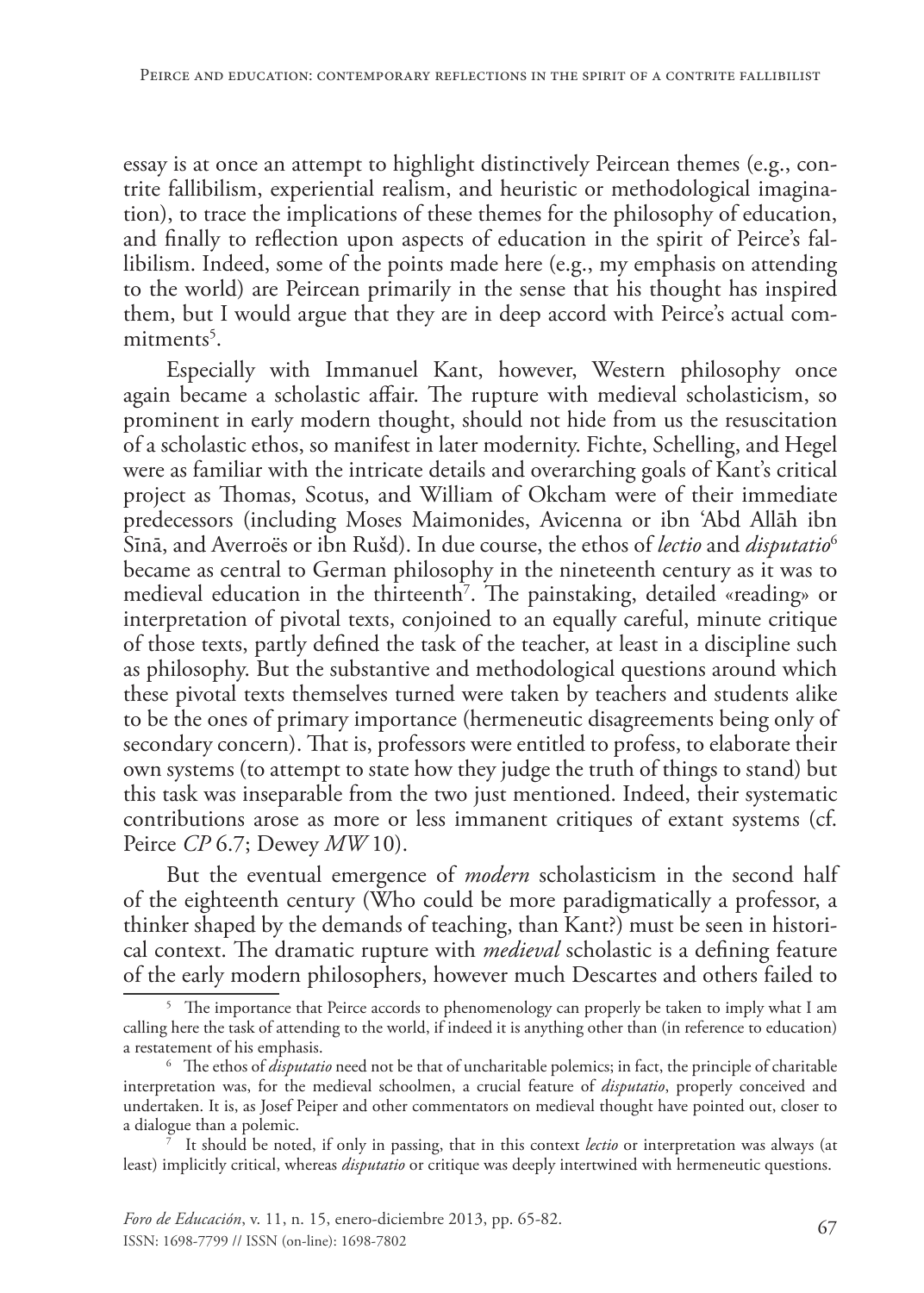appreciate the extent to which they were perpetuating aspects of the traditions against which they were rebelling. In any event, with Descartes and Locke the dominant current of Western thought moved outside of educational settings<sup>8</sup>. An early modern philosopher (at least the most memorable ones) was more likely than not to be a mercenary soldier or a lens grinder or a private physician and personal secretary to an aristocratic figure<sup>9</sup> than a university professor. In this respect, Peirce, who was employed primarily as a scientist, was more like Descartes than either their medieval predecessors or later modern thinkers such as Kant, Schelling, and Hegel. More than anything else, his «books» or «texts» were the invaluable phenomena<sup>10</sup> of the world itself<sup>11</sup>, not treasured artifacts to be found on the shelves of libraries or in folios wherever they might be safeguarded<sup>12</sup>.

<sup>10</sup> Peirce considers «the relative values of experiences familiar and recondite». What he suggests about these values is worth recalling here. «Respectability will remark that worth of anything is equivalent of trouble requisite to supply it, familiar experiences, like air and water, commanding no price … Science will hold scientific [or comparatively recondite] experiences more capable of systematic marshaling to great ends than civilian [or familiar] facts. Young America will familiar phenomena squeezed lemons, whatever they had to teach already learned, things to be left behind in pressing on to new things; and it will recall dazzling inventions spun from recondite experiences, gunpowder, mariner's compass, steam engine, electric telegraph, India rubber, anæsthetics, sewing machine, telephone, electric light» (*CP* 6.564). But, for all that, familiar experiences have far greater heuristic or intellectual value than these mutually supportive tendencies would dispose us to imagine. Indeed, philosophical inquiry is, according to Peirce, a painstaking exploration of the most familiar facts to which human experience attests. They are inexhaustible sources of philosophical insight, if we can only marshal the ingenuity and imagination to probe them as deeply as they allow.

11 In his *Discourse on Method*, Descartes reveals: « … as soon as my age permitted me to pass from under the control of my instructors, I entirely abandoned the study of letters, and resolved no longer to seek any other science than the knowledge of myself, or of the great book of the world. I spent the remainder of my youth in travelling, in visiting courts and armies, in holding intercourse with men of different dispositions and ranks, in collecting varied experience, in proving myself in the different situations into which fortune threw me, and, above all, in making such reflection on the matter of my experience as to secure my improvement. For it occurred to me that I should find much more truth in the reasonings of each individual with reference to the affairs in which he is personally interested, and the issue of which must presently punish him if he has judged amiss, than in those conducted by a man of letters in his study, regarding speculative matters that are of no practical moment, and followed by no consequences to himself, farther, perhaps, than that they foster his vanity the better the more remote they are from common sense».

<sup>12</sup> At times, Peirce certainly sounds Cartesian in this respect. For instance, he stresses, «modern students of science have been successful because they have spent their lives for the most part in their laboratories and in the field; and while in their laboratories and in the field they have not been gazing on nature with a vacant stare, that is, in passive perception unassisted by thought, but have been observing – that is, perceiving by the aid of analysis – and testing the suggestions [or implications] of theories» (*CP* 1.34). But he amassed an impressive personal library; moreover, he devoted himself to the painstaking study of various texts, ranging from ancient writings to the most recent articles in scientific journals. In other words, his attitude toward erudition was in fact quite different than that displayed by Descartes. Here, as in so many other respects, he was closer to Thomas Reid than any other modern philosophy. Whether he

<sup>&</sup>lt;sup>8</sup> It may be the case that we are entering a time when education is once again moving out of the schools, to a far greater degree than has been the case in recent centuries. Schools are unlikely ever to become irrelevant to education, but other institutions might assume a greater share of pedagogical tasks than formal schooling at this historical moment assumes.

<sup>&</sup>lt;sup>9</sup> This allusion is to Descartes, Spinoza, and Locke, respectively.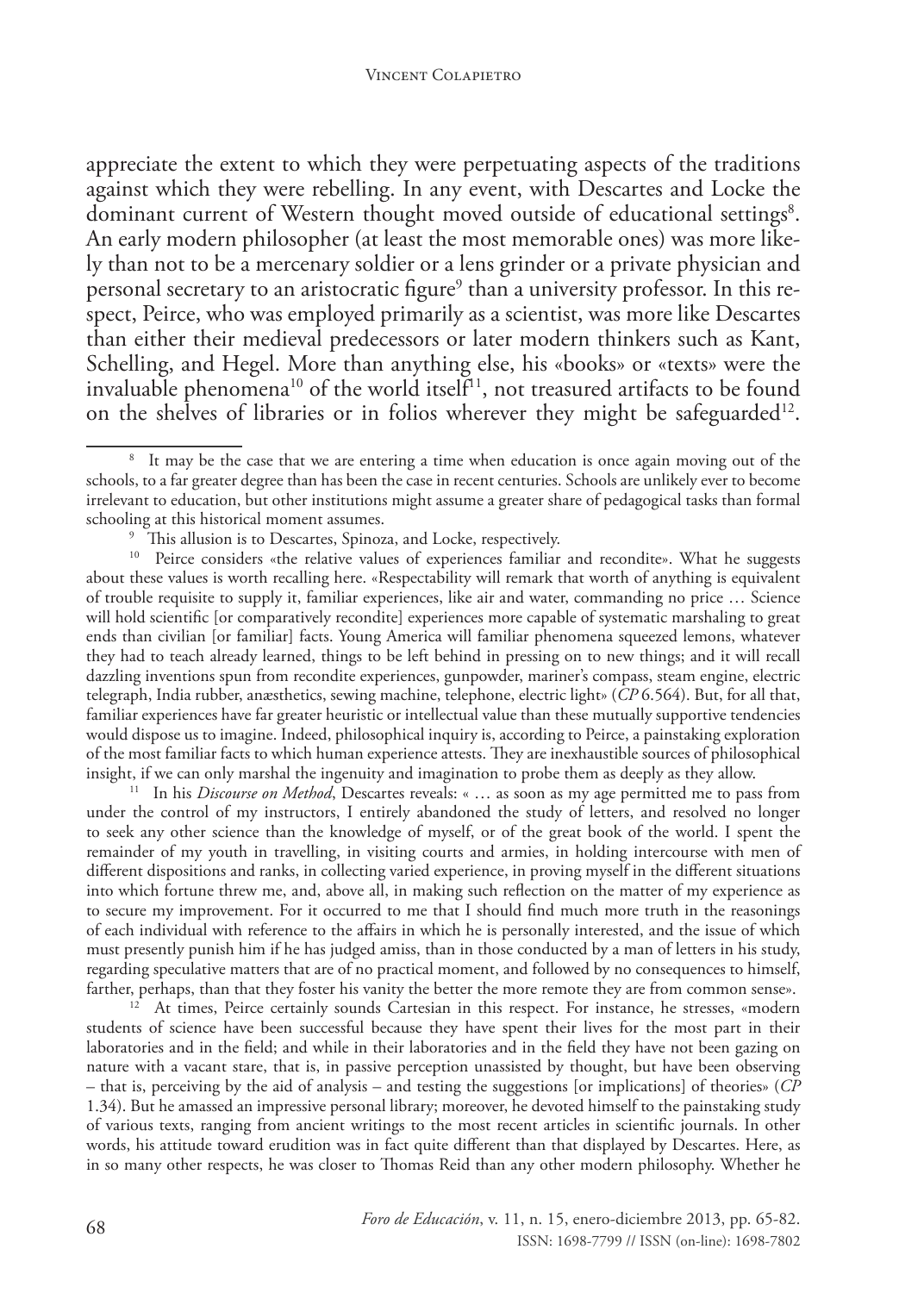Though his father Benjamen Peirce was a professor and, at the outset of *his* career, Charles himself seemed to be destined to occupy a chair at a university, Charles Peirce was for most of his life as much a denizen of the world (rather than a creature of the university) as were Descartes, Spinoza, and Locke. Even a recluse<sup>13</sup> can be such a denizen, at least when he takes nothing less than the world itself as his setting and indeed the object of his concern<sup>14</sup>.

## **Recovery of the world, the reconstruction of experience, and engagement with others**

The discovery of language need not entail the loss of the world (cf. Rorty 1972). The linguistic turn, as it actually unfolded, however, did involve such a radical loss or, at least, has been felt by so many in recent years to involve such a  $loss$  (cf. Farrell 1994)<sup>15</sup>. The world as simply there, complete in itself, is indeed a world well lost. But this is not the only one sense of this richly ambiguous word. As Peirce used the word, it points toward the world as that which so immeasurably transcends our understanding, so intimately penetrates our innermost being, so massively supports our existence, but nonetheless so forcefully rebukes our errors and so harshly punishes our ignorance. The enveloping, evolving order in which human life unfolds can be ignored or overlooked, pre-

<sup>13</sup> The extent to which Peirce lived until his later years a social life also needs to be taken into account. H was in early manhood and even for the early years after his move to Arisbe in Milford, PA, hardly<br>a recluse. Regarding this. see Brent 1998: also Fisch 1986.

 $14$  For Peirce, the world was above all else «a cosmos, so admirable, that to penetrate to its ways seems … the only thing that makes life worth living» (*CP* 1.43). The «circumambient All» (*CP* 6.429) is to some extent an intelligible order even though it is an incessantly evolving order. Intelligibility is, in Peirce's hands, severed from fixity and conjoined to process and evolution. So, for him, the intelligibility of the universe is partly a function of evolution, process, and growth. We only understand things by discovering how they emerged and evolved, how they came into being and sustain themselves over some indefinite stretch of real time. Interconnected processes replace immutable forms as the key to understanding reality. In Peirce's mind, this is connected to the principle of continuity: «Once you have embraced the principle of continuity no kind of explanation of things will satisfy you except that they *grew*» (CP 1.175). As it turns out, then, his synechism (or commitment to continuity) and evolutionism are inseparable: continuity is most manifest in process involving things growing ever more intimately together, while evolution is itself a dramatic instance of continuous growth, despite the undeniable role of chance events and radical alterations.

 $15$  This needs to be qualified. Even so, the apparently anti-realistic implications of the thought of the later Wittgenstein have tended to be the ones drawn, rather than the possibly realistic ones. See, however, Cora Diamond's *The Realistic Spirit: Wittgenstein, Philosophy, and the Mind* (1995).

would go as far as Reid and claim «the greatest and most important part of our knowledge [is acquired] by the information of others» is perhaps uncertain (though I am inclined to think that Peirce would endorse this claim), Peirce was deeply appreciative of the indispensable role played by testimony in the acquisition of knowledge. The current development in contemporary epistemology signaled by A. C. J. Coady's *Testimony: A Philosophical Study* (1995) and subsequent writings on this topic are, in effect, a return to Reid but also to Peirce. The disparagement of tradition and testimony so characteristic of early modern philosophers such as Descartes and Locke are absent in Reid and Peirce; in fact, both this Scottish commensensist and this critical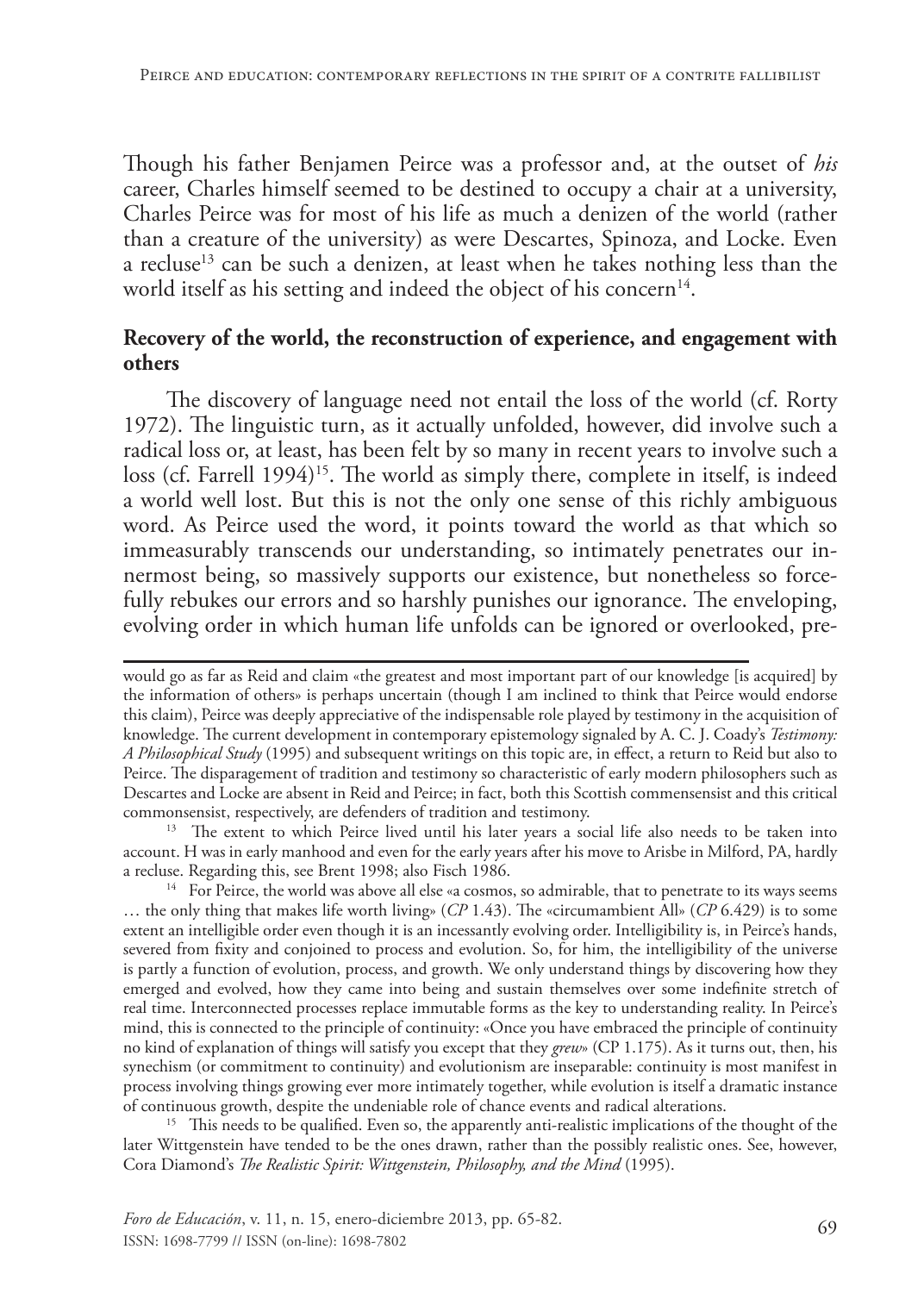cisely because it is ubiquitous. But the greatest minds have deliberately turned their critical attention from the narrow concerns of their own private lives and toward the encompassing world, focusing on various salient features for the sake of understanding more deeply the elusive character of that enveloping whole. In one sense at least, the world *is* well lost, but in other ones, its recovery is imperative. In some of these other senses, then, Peirce advocates the recovery of the world<sup>16</sup>. Truth does not primarily dwell in the inner recesses of the human psyche; indeed, the psyche itself dwells in a world of an incomprehensible complexity and scale. Truth principally dwells in the enveloping world of our shared experience<sup>17</sup>.

For Peirce at least, experimentation is a dialogue with nature<sup>18</sup>. As important as exchanges with other experimentalists are for ascertaining what promise to be the most fruitful paths of experimental inquiry, these are ultimately subordinate to experimentation itself. The direct encounter with the actual world, both in the haphazard form of our adventitious experience and the contrived form of deliberate experimentation, must be the basis of our philosophy. Ether philosophy is rooted in experience or it is balderdash (Perry, II,  $\widehat{418}$ )<sup>19</sup>. The world, as we experience it, is indeed always already interpreted; it is overlaid with inherited preconceptions and traditional categories, so much so that we often miss or distort what we actually encounter in experience (cf. Dewey *LW* 1). But, in Peirce's judgment at least, we are not imprisoned within the confines of such interpretations and categories: the interminable task of hermeneutic revision and categoreal renovation can either limit itself to conceptual elaboration or open itself to experimental modification. That is, it can be either a purely conceptual

<sup>&</sup>lt;sup>16</sup> In most attempts to draw out the implications of Peirce's writings for the philosophy of education, the focus has been on logic in general and methodeutic in particular (i.e., the third branch of logic, conceived as semeiotic, the one devoted to heuristic questions). This is in accord with both the letter and spirit of those writings. But, on this occasion, I want to direct attention to a more fundamental level of philosophical inquiry – that of phenomenology. The attention being highlighted in my essay concerns, above all else, a phenomenological attentiveness to the world in its myriad guises. We can begin our reflections at an unwittingly abstract level, taking for granted much that needs to be not so much questioned as approached from novel angles, in order to be seen in unfamiliar ways. Such, at least, is my hope in directing our attention to the phenomenological recovery of the invincibly elusive world in which all processes of learning take

 $17$  Peirce goes so far as to suggest, «individualism and falsity are one and the same». He immediately adds: «we know that man is not whole as long as he is single, that he is essentially a member of society. Especially, one man's experience is nothing [or negligible], if it stands alone. If he sees what others [in principle] cannot, we call it hallucination. It is not 'my' experience, but 'our' experience that has to be thought of; and this 'us' has indefinite possibilities» (*CP* 5.402.n2).

<sup>&</sup>lt;sup>18</sup> «Successful research ... is conversation with nature; the macroscopic reason, the equally occult microscopic law, must act together or alternately, till the [human] mind is in tune with nature» (*CP* 6.568; cf. *CP* 5.168), i.e., more finely and fully attuned to the world from which this mind evolved.

<sup>&</sup>lt;sup>19</sup> In a letter to James, Peirce actually wrote: Philosophy either is a science or is balderdash. I am modifying this for my purpose.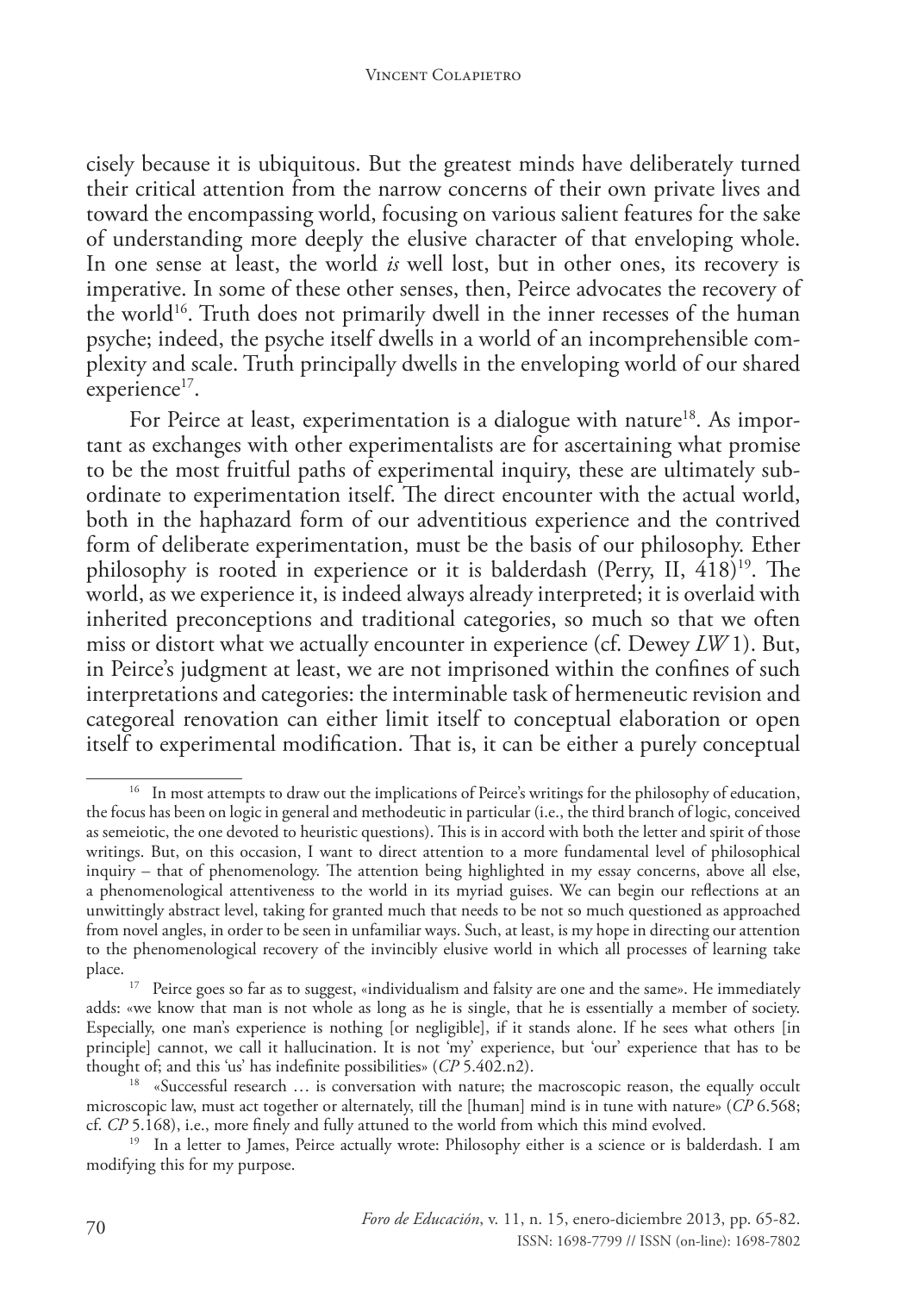affair or a truly experimental one. Logically drawing out the implications of our concepts is one thing, experimentally testing our theories in light of these implications is quite another. For Peirce, conceptual revision and categoreal renovation are prematurely arrested if they do not extend to experimental testing and, indeed, the modifications inevitably required by such testing.

This does not imply any naïve positivism, least of all one regarding our ability to draw an absolutely sharp distinction between observation and theory (see, e.g., Peirce *CP* 1.35). Long before Russell Norwood Hanson, Peirce realized (though the expression is Hanson's not Peirce's own) observation *is* theory-laden, but the theories giving form and focus to our observations can themselves be transformed in light of the pressures and promptings of our experience (cf. Short 1980). Our encounters with the world are always conceptually (hence, categoreally) mediated, but such mediation does not preclude an encounter with what is other than what we happen to think. In other words, our experience is mediated, yet direct<sup>20</sup>. It is, at once, a direct confrontation with what is irreducibly other than our conceptions *and* the ingenious deployment of a vast arsenal of more or less integrated concepts (a deployment aiming at rendering intelligible whatever we happen to encounter in our experience). Peirce rejected intuitionism (the theory that we have intuitive or immediate knowledge of the external world or, for that matter, any other world, including the «internal» world of our individual consciousness). That is, all knowledge is inferential. But, in rejecting immediate knowledge (in insisting upon all human knowledge being inferential), he did not thereby reject a direct encounter with irreducible otherness. Peirce insists «we have *direct experience of things in themselves*. Nothing can be more completely false than that we experience only our own ideas. That is indeed without exaggeration the very epitome of *all* falsity» (CP 6.96). But what he immediately goes on to say is a crucial as this emphatic assertion about our direct experience of external reality: «Our knowledge of things in themselves is entirely *relative*, it is true; but all experience and all knowledge is knowledge of that which is, independently of being represented» (ibid.), hence independently of being known.

<sup>&</sup>lt;sup>20</sup> I am of course aware that these two terms (direct and immediate) are ordinarily used in this context as synonyms. But John E. Smith, Richard J. Bernstein, and others have wisely proposed to draw a distinction here. For those familiar with Peirce's categories, it is perhaps helpful to note that characterizing experience as a direct encounter highlights the secondness of experience, whereas stressing that experience is nonetheless a mediated affair underscores its thirdness. Nothing precludes, at least from a Peircean perspective, a phenomenon (especially one such as experience) exhibiting *both* secondness and thirdness. Indeed, everything pushes us in the direction of seeing them conjoined in such a phenomenon as experience. For the sake of simplicity, I have left out firstness. But, in my discussion, it has been noted, albeit implicitly. The felt qualities or qualitative immediacies noted in this discuss are attempts to identify the firstness inherent in experience. For a penetrating yet accessible exposition of these subtle points, see Chapter 6 («Experience After the Linguistic Turn») of Bernstein 2010.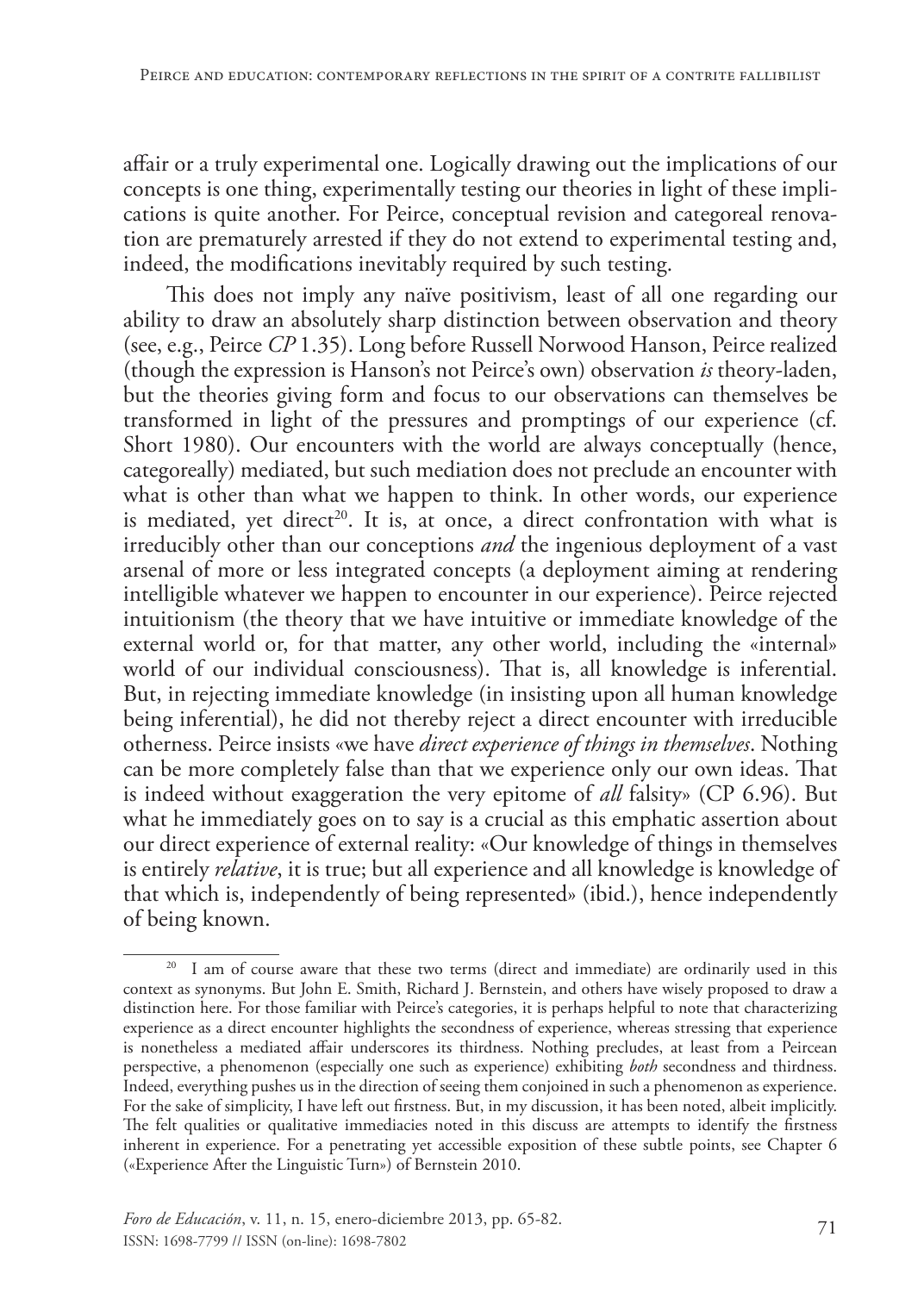As this implies, human experience is itself an irreducibly complex affair. In addition to qualitative immediacy, brute otherness and indeliminable intelligibility are defining features of human experience<sup>21</sup>. Qualities are felt and otherness is experienced – and the significance of objects and events is inferred from the complex interplay of these felt qualities and experienced otherness. For instance, the foraging bear smells rotting wood and, on the basis presumably of an instinctual disposition, infers from this aromatic quality the proximity of grubs<sup>22</sup>. The aroma thrusts itself upon the attention of the bear and, in doing so, functions as an index (a sign pointing to something other than itself, because the object of the sign, that which the sign signifies or, somewhat misleadingly, represents, causes the sign to come into being). The perceived quality fulfills an indexical function, this aroma being taken by the bear to be an indicator of the proximity of nourishment. The bear follows the scent to the wood and, having discovered the source of this smell, uses its claws and other organs to search for grubs. What this example makes plain is that, even in the case of animals other than humans, experiential encounters are complex affairs, ones involving qualitative immediacy, brute otherness, and interpretive (or inferential) processes, however instinctual or automatic are these processes. Features of objects and events solicit and, occasionally, even demand attention: they characteristically insist upon themselves, assert themselves, in an emphatic manner, such that effort is required to disregard the forceful claims of indexical signs emanating from these experienced (or encountered) features.

For a pragmatist such as Peirce, then, nothing less than the world itself is the stage on which we strut and fret. The experiential world is not only the matrix out of which human actors emerge but also the arena in which they pursue their purposes as well as seek to avoid mishaps and exploit opportunities. Human beings are, above all else, social actors and, for them, the world is an arena of action (though one of the most important forms of human endeavor is *theoretical* inquiry).

One of the names for our inhabitation of the world is experience. We are, for the pragmatists no less than for Heidegger, beings-in-the-world and our being in the world might be identified as the process of experience. The ineluctable entanglement of the human animal with a hazardous yet supportive world is, for

<sup>&</sup>lt;sup>21</sup> Experience is, at least according to Peirce, a phenomenon or range of phenomena in which secondness (or otherness) is preeminent. It is nonetheless one in which firstness and thirdness are also present. Here I have tried to take note of the firstness, secondness, and thirdness inherent in experience by means of three expressions: qualitative immediacy (the aspect of firstness), brute or irreducible otherness or alterity (the aspect of secondness), and indeliminable intelligibility (that of thirdness). We cannot do justice to experience if we fail to accord these three facets their due: felt qualities, encountered resistances, pressures, oppositions, and other forces brutally acting on a sentient being, and innumerable intimations of<br>an open-ended intelligibility.

 $22$  I have borrow this wonderful example from T. L. Short's book (2007).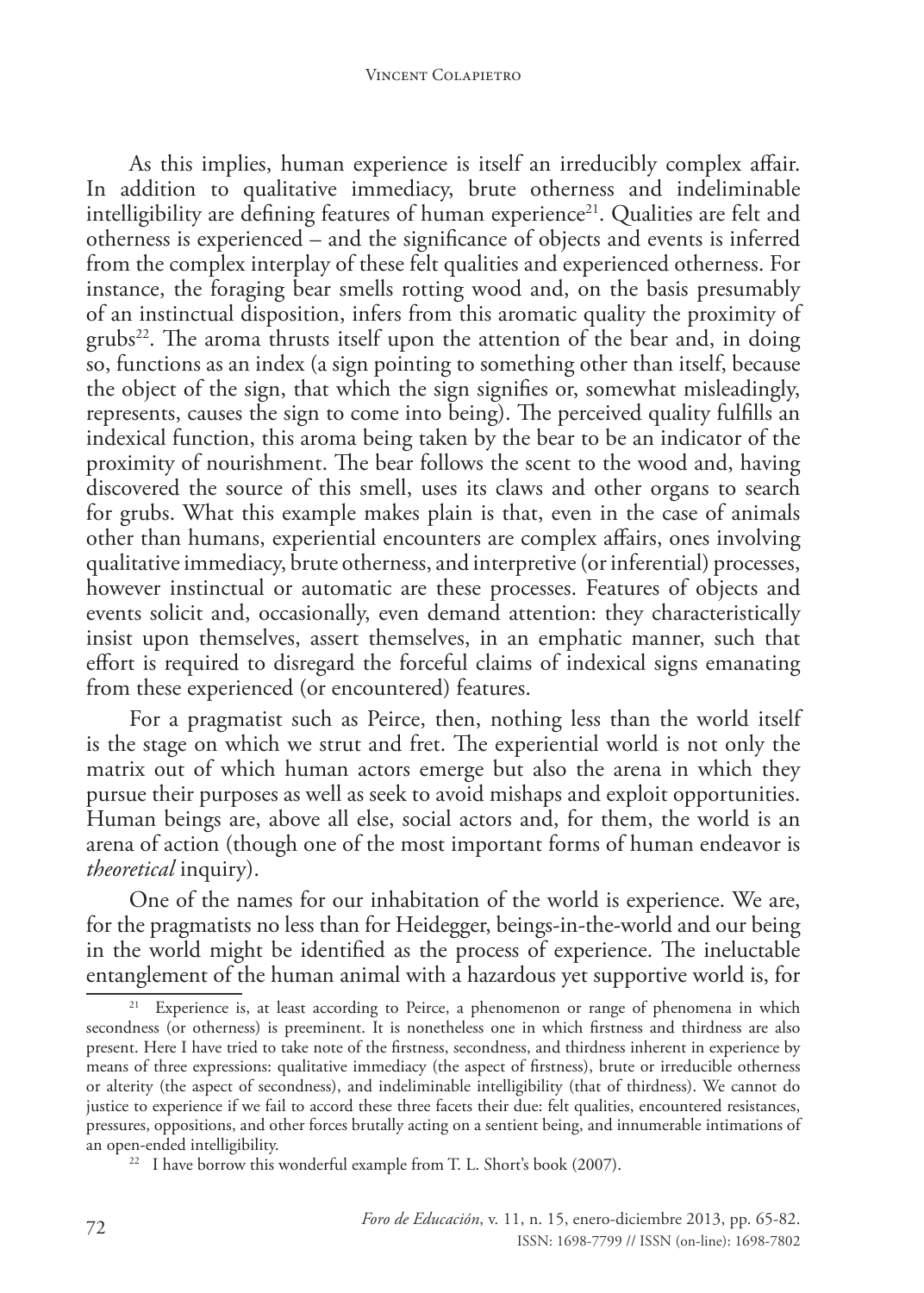Peirce at least, the ultimate basis of philosophical reflection. Experience attests to a world beyond itself, one to a remarkable degree other than our preconceptions and prejudices. In turn, the world discloses itself in and through our experience, but in doing so also conceals itself in subtle and ordinarily unnoticed ways. (Here, also, the parallels between a pragmatist such as Peirce and a phenomenologist such as Heidegger are striking.) However much our experience generates illusions and supports misinterpretations, that experience is a medium of disclosure. It does not invincibly cut us off from the world; rather it *is* itself an intimate involvement with primarily the immediate foreground of an incomprehensibly vast cosmos. But the hints regarding the character and vastness of that cosmos are sufficient to frame, however fallibly, some conception of the world in which our lives are fated to be lived.

So, just as Descartes explicitly pointed to the world as the book to which he devoted his attention<sup>23</sup>, Peirce in effect also turned to the world as the principal focus of his philosophical concern. But neither the rationalist methodology championed by Descartes or, for that matter, the nominalistic empiricism celebrated by Hume were reliable approaches to a disciplined investigation of the experiential world. The world as it is actually encountered in experience must be given its due; and it must be given its due at the very outset of inquiry. This implies the primacy of phenomenology (or what Peirce sometimes called phaneroscopy), the attempt to offer a painstaking description of the *experienced* world. But, then, the world as ingeniously interpreted by countless generations of human inquirers is far from negligible. This implies the abiding need for wide erudition, with deep learning in those fields to which any investigator hopes to make a significant contribution. In turning toward the world itself, then, Peirce did not so decisively or completely turn away from the world of learning, as this world was embodied in the books of his predecessors and contemporaries. Nothing is indeed more valuable for the experimental inquirer than *direct* experience. But, apart from the suggestions and hypotheses to be found in the writings of others, such an experience would be, for the most part (if not entirely), a tale full of sound and fury, signifying nothing. The world as interpreted by any one of us is, to a degree we cannot even measure, the world as it *has been* interpreted by our ancestors. Accordingly, a detailed knowledge of the intellectual traditions on which on our thinking is borne aloft and by which it is, to a vast degree, carried along is indispensable to the experimental inquirer. Since our experience is mediated as well as direct, and since this mediation traces its roots to traditions and inheritances striking deeply into our cultural and, indeed, biological past, a knowledge of the details of the concepts mediating our encounters with the world is truly invaluable.

<sup>&</sup>lt;sup>23</sup> When a visitor expressed surprise that the abode of Descartes housed so few books, Descartes informed his guest that the world itself was his book. Such, at least, is what a famous anecdote alleges.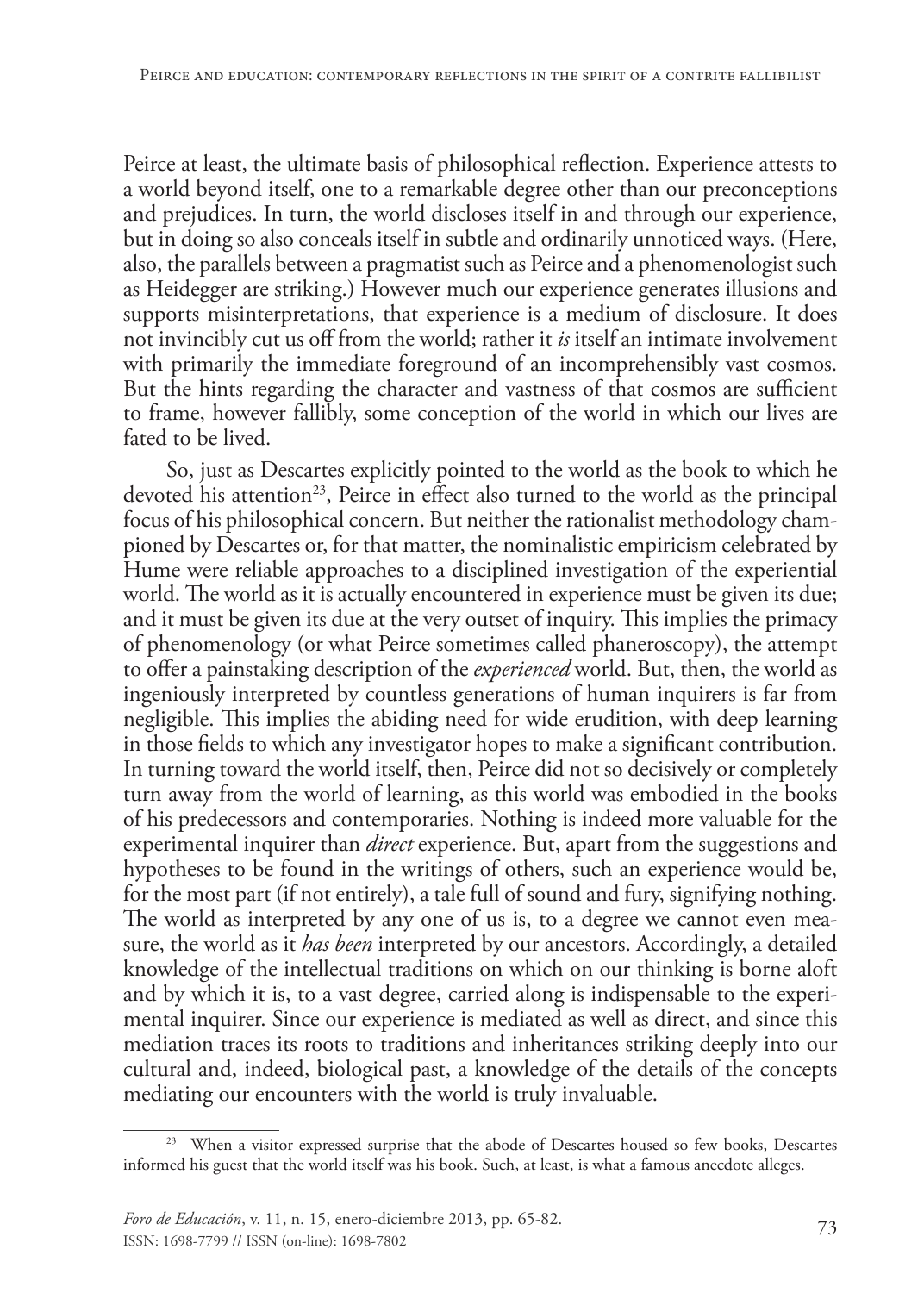### **Several important implications: experiential realism, phenomenological attentiveness, contrite fallibilism, and heuristic ingenuity**

For the sake of understanding some of the more important implications of Peirce's thought for topics such as learning and schooling, it is essential to appreciate his experiential realism but also his unabashed interest in virtually every field of human learning. While experiential realism points to work to be undertaken in the laboratory or field, the erudition required of the experimentalist (at least if that inquirer's efforts are to be more than blind or random groping) points rather to the library or study (see, e.g., Peirce *CP* 1.34). The driving impulse of his experiential realism was to engage directly with the world, principally by means of personal engagement in deliberate experimentation and ceaseless attention to the reports of other experimental inquirers. Experience is a direct encounter with the world and, as such, it affords us opportunities for the world to disclose *itself* to us, often in surprising or startling ways. At the same time, experience is a *mediated* encounter with the world and, as such, it require us to attend to how our attempts to make sense out of the world are dependent upon the endeavors of our ancestors. Experiential realism takes reality to be most properly defined (or clarified) in reference to the disclosures and disruptions of experience: reality is what has the power or force to compel us to revise our interpretation or understanding of things. But reality exerts this power in and through our experience (hence, the expression *experiential realism*). Our sense of our own fallibility is manifestly a lesson taught by our experience; it is the more or less enforced acknowledgment of the insurmountable limits within which human thinking unfolds. Such fallibilism is, however, not skepticism. There is, as Peirce stresses, «a world of difference between fallible knowledge and no knowledge».

The animating impulse of the responsible scholar is itself related to a contrite sense24 of human fallibility. While it is imperative to think *for* oneself, the task of doing so ought not to be confused with that of thinking *by* oneself.25

<sup>&</sup>lt;sup>24</sup> Contrite fallibilism is based on an abiding wiliness to acknowledge one does not know or one is in error (that is, a resolute commitment to *confessing* one's ignorance or mistakes). In one of his most deeply revelatory assertions, Peirce in effect confesses: «out of contrite fallibilism, combined with a high faith in the reality of knowledge, and intense desire to find things out, all my philosophy has always seemed to me to grow» (*CP* 1.14). What James wrote in a very different contexts seems, to me at least, to be a defining trait of the contrite fallibilist: «Our errors are surely not such awfully solemn things. In a world where we are so certain to incur them in spite of all our caution, a certain lightness of heart seems healthier than this excessive nervousness on their behalf. At any rate, it seems the fittest thing for the empiricist philosopher» – or contrite fallibilist (WJ 6: 25).

<sup>&</sup>lt;sup>25</sup> Albert Einstein stresses: «Somebody who reads only newspapers and at best books of contemporary authors looks to me like an extremely nearsighted person who scorns eyeglasses. He is completely dependent on the fashions of his times, since he never gets to see anything else. And what a person thinks on his own without being stimulated by the thoughts and experiences of other people is even in the best case rather paltry and monotonous» (1994, 70).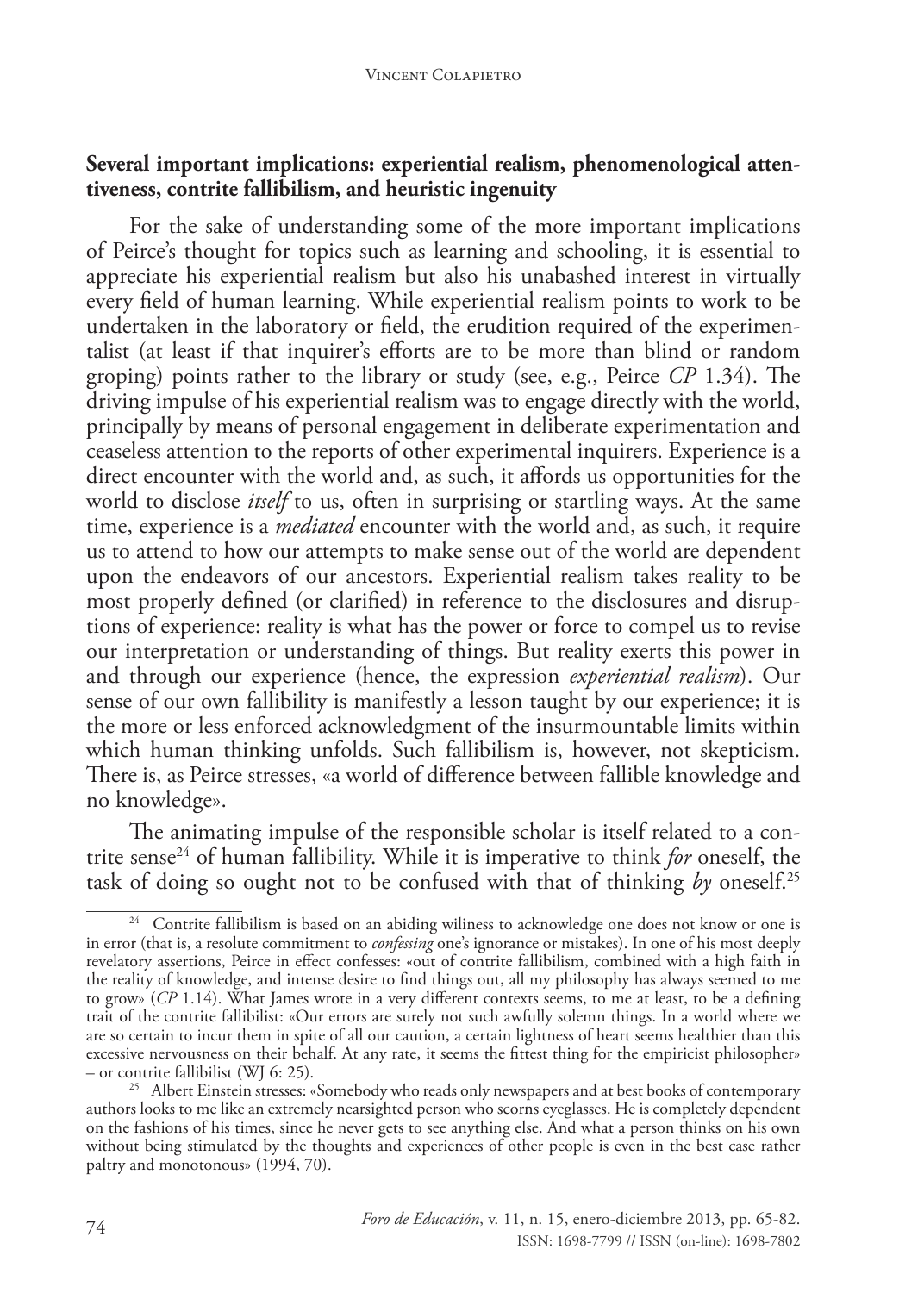Without a painstaking engagement with other thinkers, including ones from different cultures and distant epochs, it is impossible to obtain the perspective, depth, and nuance that we so desperately need to make wider and deeper sense out of the world of our own experience.

The world matters. Our experience of the world matters. And the interpretations offered by such thinkers as Plato, Aristotle, Thomas, Scotus, Kant and Hegel, interpretations of both the world and our experiences of the world, matter. Consequently, let us never lose sight of the vast, enveloping cosmos; but let us also not lose sight of the varied, yet often overlapping angles of vision bound up with any experience of the world. Finally, let us not lose sight of the ways that others have borne testimony to their experience of the world, also have in some instances accredited the power of reason to discover facets or dimensions of the world, but then again how still others have discredited reason and disparaged experience. In the name of experience, we have often been misled into casting the world as a domain utterly beyond our comprehension or discover (all we *can* ever know is, so the story goes, our own experience and an unbridgeable chasm stretches between this experience and the world). But, then, in the name of reason, we have not infrequently been misled into denigrating the power of experience: for the rationalist, experience, especially sensory experience, is a source of illusion and error, not a resource for self-correction and self-control. Also in the name of the world itself, however, our experience has been likewise discredited.

What Peirce advocates is the recovery of the world itself. This entails, in the first instance, a deliberate cultivation of phenomenological attentiveness. To repeat, the world matters. Most immediately, the Earth and the forms of life it supports matter. Whatever we are able to discover about the cosmos enveloping the Earth, we are only able to discover by means provided by our natural endowments and a sustaining environment. But the rediscovery of the world is, in this sense, misunderstood if it is taken to imply the disparagement of experience. Indeed, the rediscovery of the world entails for Peirce and the other pragmatists the reconstruction of experience. Nominalistic or atomistic conceptions of experience need to be jettisoned and, in their place, a realistic (at least, a truly empirical) reconstruction of experience needs to be undertaken. Experience is shot through with intelligence, because it is indicative of intelligibility and, in turn, these indications provide animal cunning with more or less secure footholds to ascend ever higher in its cognitive endeavors. To some extent (perhaps to a far greater degree than we are willing or disposed to acknowledge), the world solicits and sustains our efforts to understand it. All of this requires an unwavering commitment to *experiential realism* and, as a defining feature of what is at bottom a moral stance toward the empirical world*, contrite fallibilism*. But it requires more than this. For it demands methodological imagination or *heuristic*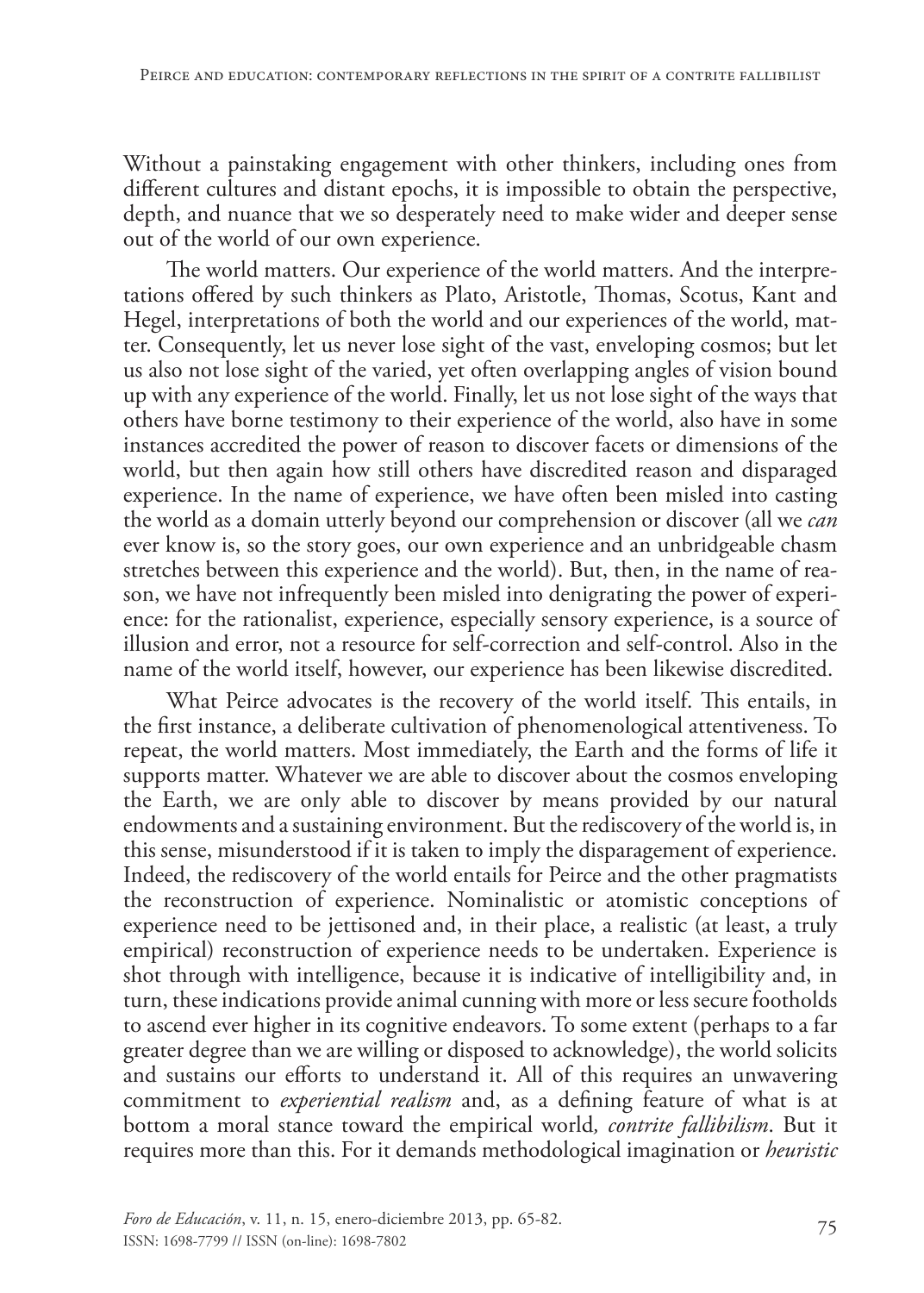*ingenuity*. However much the world solicits and sustains our investigations, we have ingeniously to devise and institute methods of inquiry. The task of the educator turns out to be identical to that of the inquirer, for both are principally preoccupied with *discovering* (if only in some cases discovering anew) the most effective way of exploring some specific field. As a result of historical learning, direct experience, and resilient hope, one ought to learn not simply how to conduct a number of different kinds of investigation but also how to devise new methods, to institute novel procedures. For Peirce no less than Einstein, imagination is, for the inquirer, more important than knowledge. And heuristic imagination, methodological ingenuity, is of most vital importance<sup>26</sup>.

First of all, the *world* as that which for the most part transcends our understanding, second, our *experience* in its myriad forms, and, third, the most arresting or influential *accounts* of both our world and experience define the innermost curriculum of Peirce education. Criteria can be derived from these foci. How do learners orient themselves to the world? How do they accredit – or devalue – their own experience of the world? How seriously do they engage with accounts proffered by individuals representative of different cultures or distant epochs? These criteria and others akin to them are, no doubt, vague, but this vagueness might be a virtue even more than a shortcoming or flaw. How variable, wide, and deep are the ways learners are caught up in the world? How ingenious are they in their use of traditional methods of inquiry and in their crafting of novel methods? Quite simply, how *attentive* are learners to what is going on around them, not just how they are personally registering the processes in which they are caught up? «Attention is», as Simone Weil noted, «the rarest and purest form of generosity». Do they give the details of the flux of either nature or experience even a moment's notice, that is, a child's attention?

The recovery of the world (including the discovery of what we do not yet know about the world), the reconstruction of experience, and the critical engagement with one's intellectual inheritance define, as I have already noted, a curriculum. That is, they define the main foci of educational concern, precisely because they constitute the principal objects of human inquiry. There is a legitimate and restorative self-forgetfulness that results from attending to the world in a humble and generous manner. But there is a crucial and potentially elevating self-consciousness that flows from attending to how even the seemingly most rudimentary and innocent processes (e.g., a random observation in everyday circumstances or acknowledging the presence of a friend), all the more so how

<sup>&</sup>lt;sup>26</sup> «When a man desires ardently to know the truth, his first effort will be to imagine what that truth can be. He cannot prosecute his pursuit long without finding that imagination unbridled is sure to carry him off his track. Yet nevertheless, it remains true that there is, after all, nothing but imagination that can ever supply him with an inkling of truth. He can stare stupidly at phenomena [cf. *CP* 1.34].; but in the absence of imagination they will not connect themselves in any rational way» (*CP* 1.46; cf. *CP* 1.383).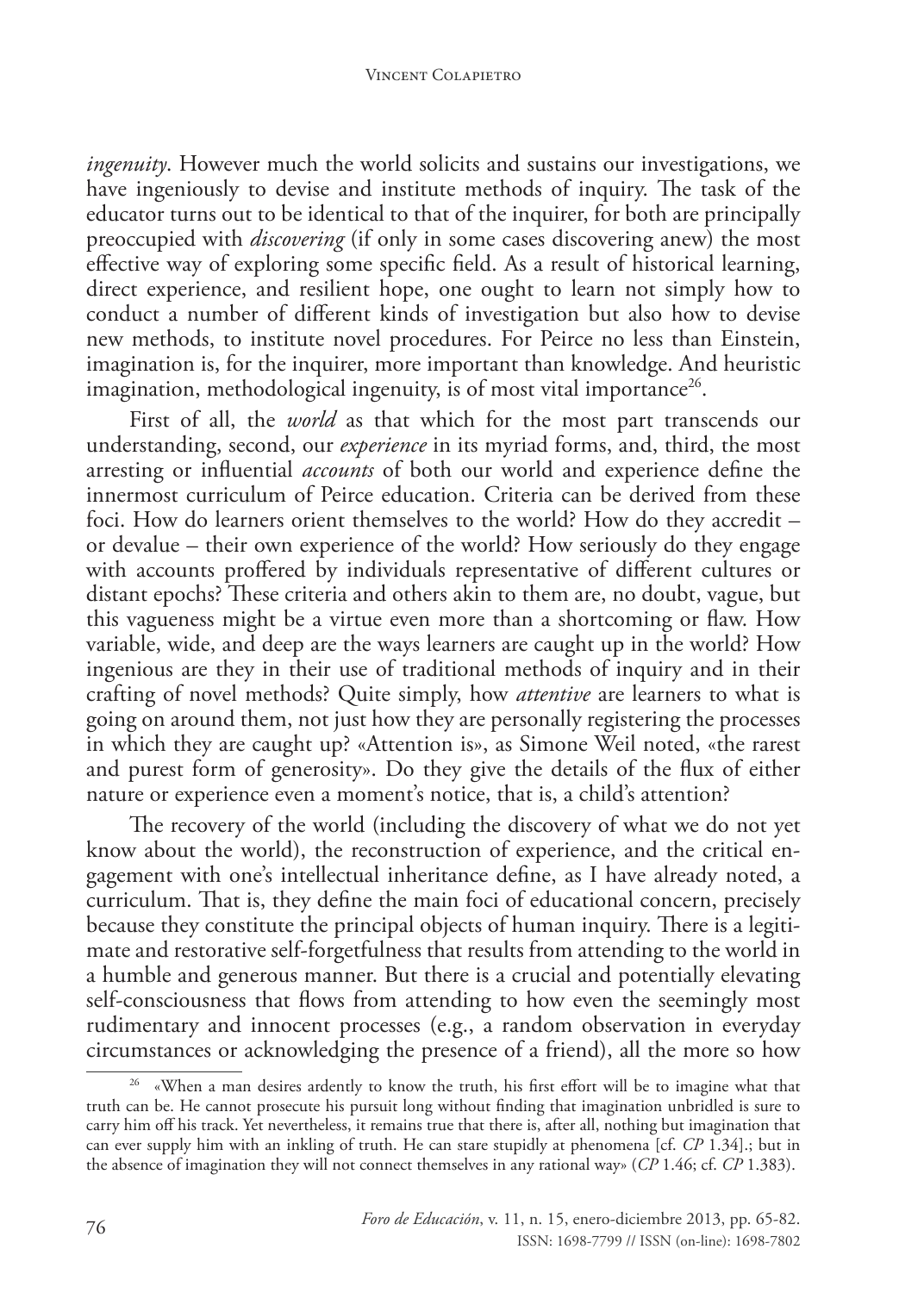the most sophisticated and hence inherently corruptible activities, are in effect historical practices carried out by deliberative agents. In brief, these processes and activities are things that we *do.* They are things we do even when the signs of our agency are far from evident or legible. Absorption in the object of our attention entails a forgetfulness of our selves, while the reflexive consciousness characteristic of deliberative agents when they are striving to exert control over their conduct tends to thrust the self into such prominence as to eclipse the very world in which their endeavors are taking place. Excessive reflexivity or introspection can be eviscerating, just as our unacknowledged agency can be an instance of evasion. The world of learning can however provide a corrective to both such evisceration and evasion. But, then, the world itself can help us to forget ourselves, by completely absorbing our attention; just as the conscientious exercise of deliberative agency can call our selves to themselves, reminding us as agents of our role and thereby our responsibility in a spectrum of activities, ranging from the most rudimentary to the most refined ones. Teachers or educators need themselves to be attentive to just this dialectic of self-forgetfulness and self-accountability. Only when the world, our experience of it, and the demands of erudition are each given their due is this dialectic a fluid, transformative process (only then is it truly a dialectic). When this dialectic is arrested (when, for example, preoccupation with self precludes effective involvement with the actual world), one or more of these has been slighted.

But let us return, for a moment, to a point made near the beginning of this paper. Like Descartes, Peirce (that most anti-Cartesian of philosophers) worked outside of the university<sup>27</sup>. One might quickly (indeed, all too quickly) conclude that this fact about Peirce's professional life defined in great measure the scope of his intellectual concerns. Of education, one might quip that what we have in Peirce's case is this: out of school, out of mind. This however would be misleading, for questions at least touching on learning and even schooling fell squarely within the scope of his preoccupations. Peirce's concern for these questions invites a paradoxical statement. These questions were, at once, the most marginal and the most central of those to which he paid attention. For Peirce was preoccupied, first and foremost, with the *growth* of knowledge. He was not principally animated by a desire to overthrow skepticism, once and for all, but by a passion to advance knowledge, by facilitating discovery. In other words, he was motivated by the aspiration to establish practically the truth of fallibilism, not to demonstrate abstractly the mere possibility of knowledge. This is one of the most important respects in which he broke with the Cartesian tradition in modern philosophy28.

<sup>&</sup>lt;sup>27</sup> There were of course the years spent teachings at Johns Hopkins University.

<sup>28</sup> In this respect, Kant was a Cartesian. Hence, Richard Rorty's characterization in «Pragmatism, Relativism, and Irrationalism» is inaccurate. Allegedly in contrast to James and Dewey, «Peirce himself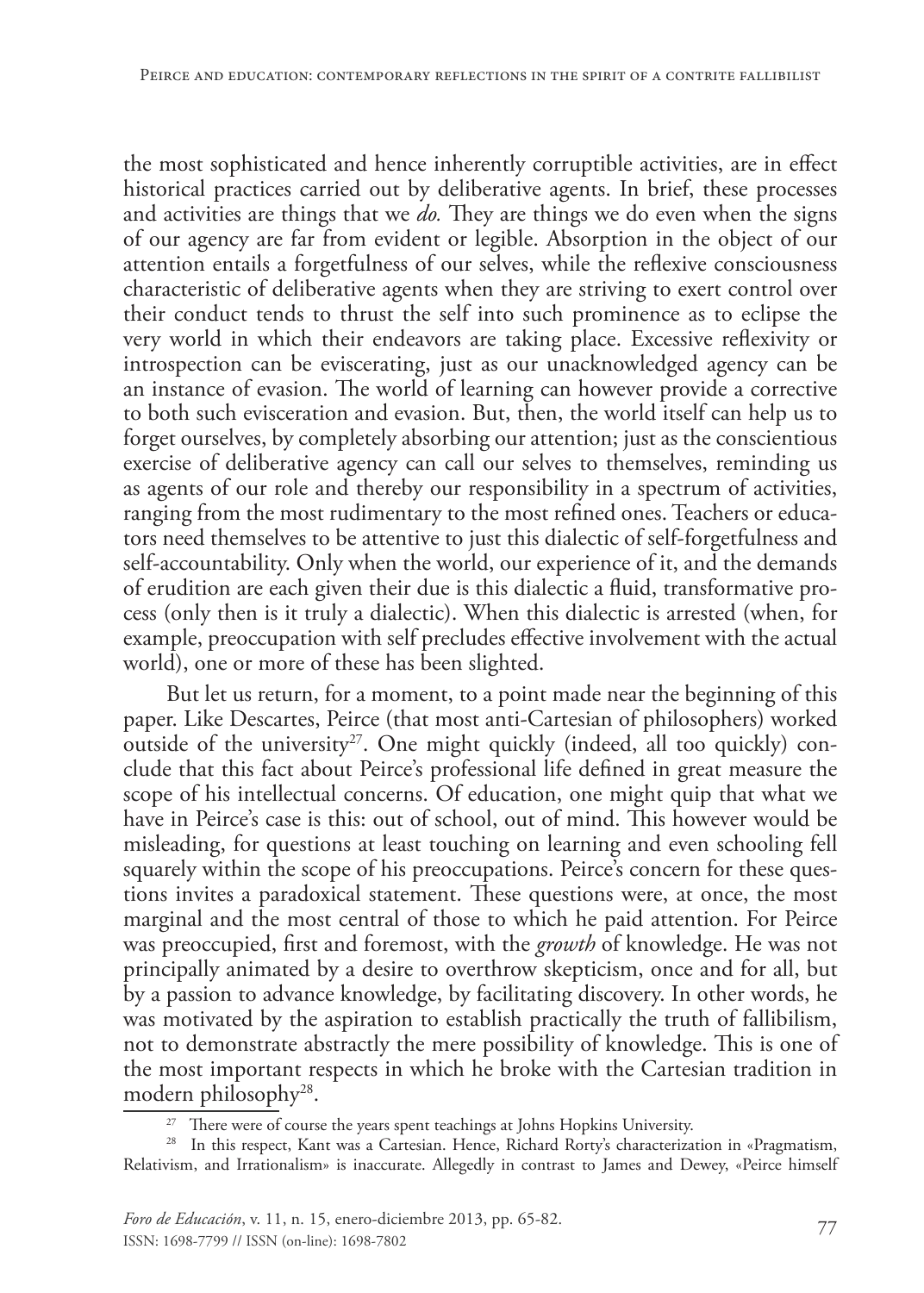## **Conclusion**

From a Peircean perspective, then, the principal task of the teacher is to facilitate, perhaps by initially recovering, on the part of the learner an attentive engagement with the world. But this task is inseparably bound to those of attending responsibly to the distinctive angle of vision, the specific mode of engagement, *and* likewise attending to what a host of others have suggested about the world and our experience of it. Direct engagement with the environing world is a *personal* involvement or entanglement. But this engagement or encounter is not one between a ready-made world and a ready-made self. Indeed, neither the world nor the self is antecedently fixed. The world no less than the self is *in the making*.

From this same perspective, the cardinal virtue of the teacher is, hence, wonder or a passion to discover what is not yet known. The classroom must be transformed into the site where a community of inquirers coms into being and sustains itself. For the members of such a community, far-flung erudition and first-hand experience are crucial. But they are ultimately critical insofar as they enliven, direct, and intensify our attention to the world itself. There can never be a perfect balance among these three crucial factors (the world, our experience of the world, and the accounts of both offered by others). But the educator must be attentive to how the dialectic of attention is unfolding in the case of each of the learners with whom that individual is entrusted.

The romance of learning must, in the end, evolve into a committed relationship to the often hard work of disciplined inquiry. The cutting edge of experience, the critical implications of our engagements with the world, need to be allowed to cut through nonsense and irrelevance. The withdrawn self must be drawn back into the world, just as the completely absorbed self (the one so captivated by the world as to be self-forgetful) must be invited to attend, from time to time, about the inevitable limitations and biases built into any specific mode of engagement with the experiential world.

We lose the world, time and again. For good and ill, we also lose our selves and we do so in various ways. One of the most important implications of Peircean pragmatism for a critical pedagogy is the abiding need to recover the experiential world. It makes of education a series of invitations to look and see, listen and hear, touch and feel (to mention simply some of the more obvious

remained the most Kantian of thinkers – the most convinced that philosophy gave us an all-embracing ahistoric context in which every species of discourse could be assigned its proper place and rank. It was just this Kantian assumption which James and Dewey rejected». But, in truth, Peirce was hardly the most Kantian of thinkers. He was far more historicist than formalist, hence, far closer to Hegel than to Kant. See, e.g., Portrait of a Historicist». He was primarily a methodologist, not an epistemologist: his concern was to assist in the *growth* of knowledge, not to slay the dragon of skepticism.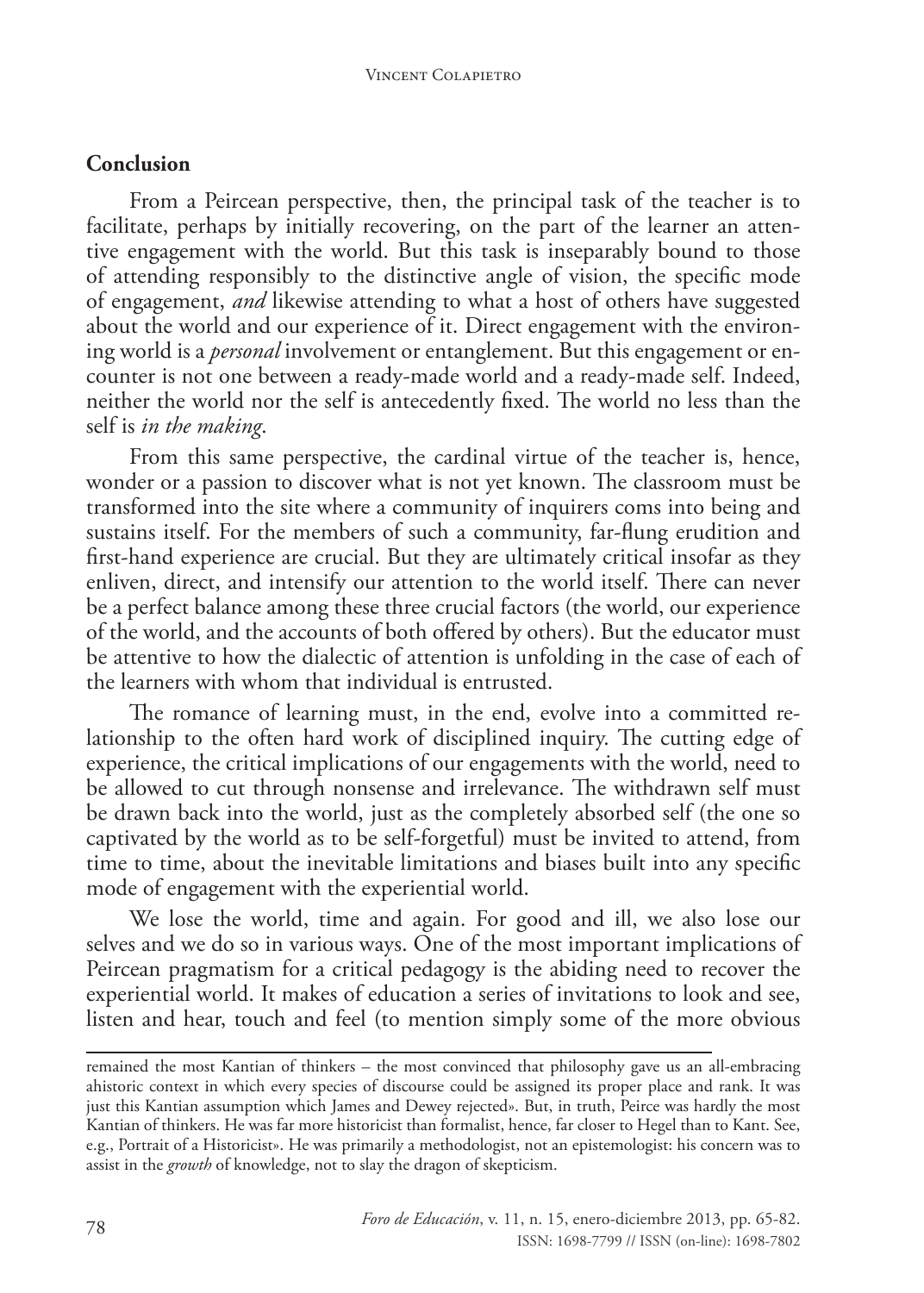modes of direct engagement with the experiential world). Such an implication might seem to some to be so obvious as not to be worth mentioning, much less discuss in such detail as I have. But I am once again prompted to invoke here the authority of Einstein, precisely in his acknowledgment of *not* being an expert in education<sup>29</sup>. In an essay entitled «On Education», he suggests:

with the affairs of active human beings it is different [than with strictly or narrowly scientific matters]. Here knowledge of truth alone does not suffice; on the contrary this knowledge must continually be renewed by ceaseless effort, if it is not to be lost. It resembles a statue of marble which stands in the desert and is continually threatened with burial by the shifting sand. The hands of service must ever be at work, in order that the marble continues lastingly to shine in the sun. To these serving hands mine shall also belong.

Peirce was such an avowed sentimentalist (see, e.g., *CP* 1.661-662) and equally such a resolute traditionalist that he would have deeply appreciated these words of a kindred spirit. The shifting sand of any historical moment might cover over important truths, frequently truths as obvious as they are important. The task of recovering such truths might itself be bound up with the task of recovering the world itself. The world matters and it matters in more profound and subtle ways than we are likely to imagine. Cultivating detailed, variable, penetrating attention (or phenomenological *attentiveness*) to the world, conceived as a cosmos, is a telltale sign of a properly educated mind. Whatever blunts or undermines such attention is educative; whatever fosters it is truly educative. The pragmatic clarification of an *educated* intelligence must focus, first and foremost, on dispositions of attention, engagement, and alteration. For one cannot be truly attentive and engaged without being open to altering the way one attends to, and engages with, the world. As Weil notes and as we recalled earlier, attention is the purest form of generosity. But is it also the rarest. It should thus be no surprise that education is one of the most difficult and uncertain of human endeavors, in no small measure because responding generously to what individuals feel to have been ungenerous toward them demands transformation<sup>30</sup>.

<sup>&</sup>lt;sup>29</sup> Near the beginning of the essay from which I am about to quote, one entitled simply «On Education», Einstein asks: «From what source shall I, as a partial layman in the realm of pedagogy, derive courage to expound opinions with no foundations except personal experience and personal conviction? If it were really a scientific matter, one would probably be tempted to silence by such considerations». He draws a sharp, most likely an all too sharp, distinction between scientific matters and human affairs. But there is nonetheless wisdom in his impulse to do so, for the layperson, speaking from personal experience and personal conviction, should be granted a voice in any conversation about education. This does not entail rejecting the possibility of technical expertise or even scientific knowledge regarding pedagogical matters. It does imply or at least suggest that such expertise is by its very nature sensitive and attentive to the

<sup>&</sup>lt;sup>30</sup> In a book review entitled «If These Walls Could Talk», Daphne Merkin remarks regarding therapy: «Everything, it seems, hangs on the two people who sit behind a closed door, engaging in a corrective version of intimacy». Regarding education, we might say that everything hangs on a variable number of human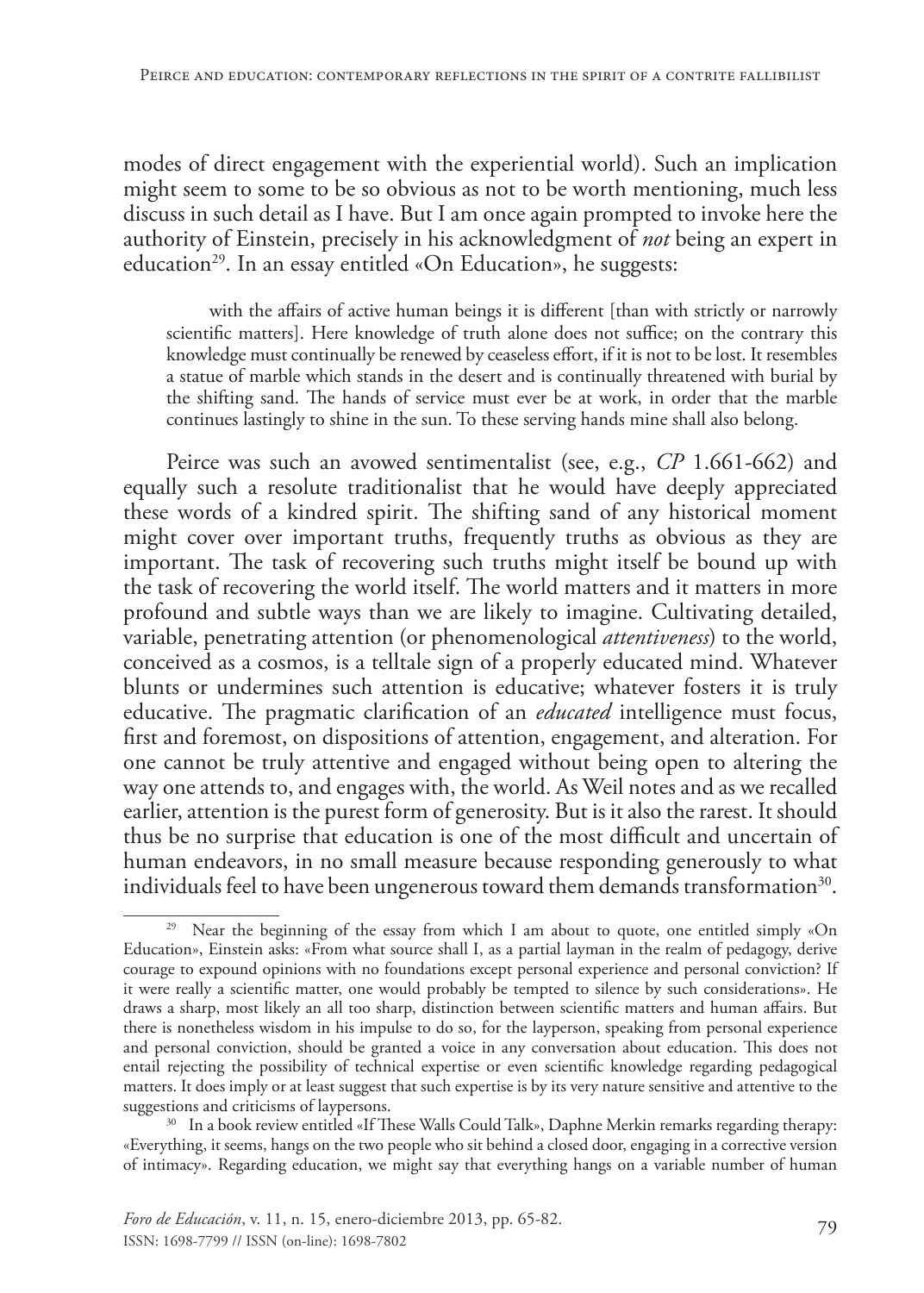The pedagogical task is frequently up with therapeutic ones: providing corrective forms of inquiry often require providing corrective forms of intimacy (Merkin, 2000). The authority of a given teacher to undertake a therapeutic task and, at an even more fundamental level, simply the propriety of this individual to do so are culturally contested matters. For our purpose, however, such thorny issues can, for now, be pushed aside. The point most deserving emphasis is that, from Peirce's perspective at least, the cultivation of experimental intelligence and the rectification of moral character are of a piece. This might make his views regarding education anathema to those who desire or even demand the dissociation of intelligence in its pedagogically relevant senses $31$  and character in its distinctively moral sense. But, then, it might make these views especially welcome to those who are suspicious of abstract conceptions of human intelligence (conceptions obtained by abstracting a set of capacities or abilities from the concrete social, incarnate, and emotional contexts in which they are acquired, refined, and transformed). That is, it might make them especially congenial to those who envision experimental intelligence *pragmatically* in reference to its most concrete embodiment, «the flesh-and-blood experimenter» (*CP* 5.424). The innermost identity of such an experimenter exhibits itself in what are at bottom moral dispositions, such as veracity, the courage to subject one's beliefs to scrutiny, and the humility deeply to consider what others, especially informed, diligent others, have to say (cf. Rorty on the Socratic virtues) $3^2$ .

# **References**

Bernstein, R. J. (2010). *The Pragmatic Turn*. Cambridge, UK: Polity Press.

- Brent, J. *Charles Sanders Peirce: A Life* [Revised and Enlarged Edition]. Indiana, IN: Indiana University Press.
- Coady, C. A. J. (1995). *Testimony: A Philosophical Study*. Oxford, UK: Oxford University Press.
- Colapietro, V. (2013). Time as Experience/Experience as Temporality. *European Journal of Pragmatism and American Philosophy* (Forthcoming).

beings, conjoined in some fashion (if only enclosed in the same space), engaging in corrective versions of inquiry, But this might only be possible if in some instances corrective versions of intimacy and interaction with others are themselves enacted.

<sup>&</sup>lt;sup>31</sup> Not all of these senses might be quantifiable. The increasing tyranny of quantifiable measurement is, in my judgment, one of the most unfortunate tendencies in contemporary education. To oppose such tyranny – simply to call attention to it and, indeed, to name it as such – does not license indifference or, worse, hostility to those aspects of processes and outcomes that properly lend themselves to measurement.

<sup>32</sup> Rorty is right when he suggests in «Pragmatism, Relativism, Irrationalism», for the pragmatists, «the Socratic virtues – willingness to talk, to listen to other people, to weigh the consequences of our actions upon other people – are simply moral virtues. They cannot be inculcated nor fortified by theoretical research into essence». They can however be refined and extended by cultivating the appropriate forms of human solidarity.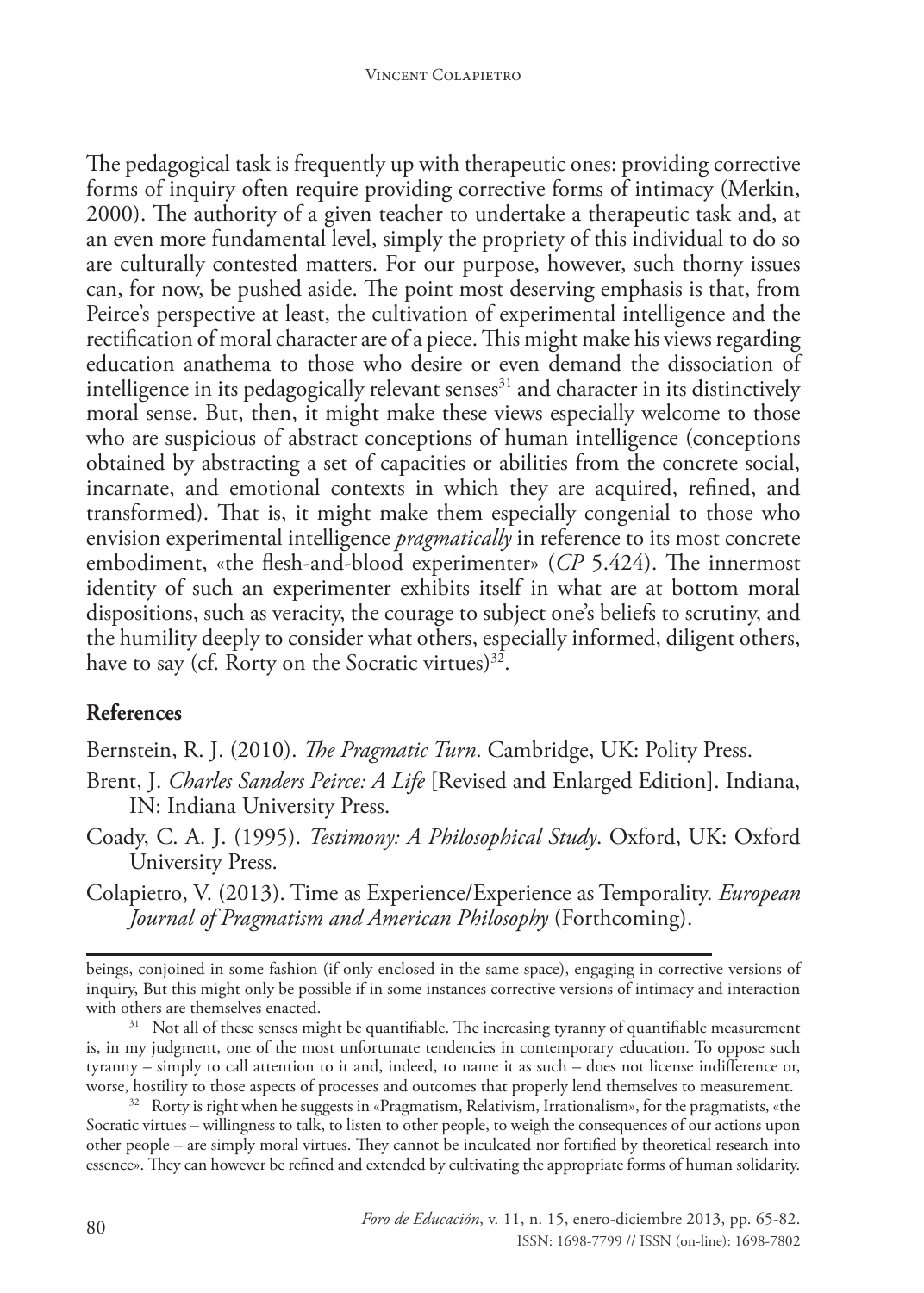### Descartes, R. *Discourse on Method*.

- Dewey, J. 1917 (1985). The Need for a Recovery of Philosophy. *The Middle Works of John Dewey*, volume 10, edited by Jo Ann Boydston. Carbondale, IL: SIU Press.
- Dewey, J. 1925 (2008). *Experience and Nature*. *The Later Works of John Dewey*, volume 1. Carbondale, IL: SIU Press. Cited as *LW* 1.
- Diamond, C. (1995). *The Realistic Spirit: Wittgenstein, Philosophy, and the Mind.* Cambridge, MA: MIT Press.
- Einstein, A. (1994). *Ideas and Opinions*. NY: Modern Library.
- Farrell, Frank B. (1994). *Subjectivity, Realism, and Postmodernism: The Recovery of the World in Recent Philosophy.* Cambridge, UK: Cambridge University Press.
- Fisch, M. H. (1986). *Peirce, Semeiotic, and Pragmatism*. Bloomington, IN: Indiana University Press.
- James, W. (1896/1978-1988). *The Will to Believe and Other Essays in Popular Philosophy. The Works of William James, volume 6*. Cambridge: Harvard University Press. Cited as WJ 6.
- Merkin, D. (2000). If These Walls Could Talk. *New Times Book Review* (June  $25<sup>th</sup>$ .
- Ortega y Gasset, J. (1914). *Meditaciones del Quijote*.
- Peitce, C. S. (1931-1958). *The Collected Papers of Charles Sanders Peirce*, volumes 1-6 edited by Charles Hartshorne and Paul Weiss, volumes 7 & 8 edited by Arthur W. Burks. Cambridge, MA: The Belknap Press of Harvard University Press. Cited as *CP* (e.g., «CP 1.555» refers to *Collected Papers*, volume 1, paragraph #555).
- Peitce, C. S. (1958). *Charles S. Peirce: Selected Writings*, edited by Philip P. Wiener. NY: Dover Publications.
- Peitce, C. S. (1992). *The Essential Peirce: Selected Philosophical Writings (1867- 1893)*, volume 1, edited by the Peirce Edition Project. Indianapolis, IN: Indiana University Press. Cited as *EP 1*.
- Peitce, C. S. (1998). *The Essential Peirce*, volume 2, edited by the Peirce Edition Project. Indianapolis, IN: Indiana University Press. Cited as *EP 2*.
- Perry, R. B. (1935). *The Thought and Character of William James*. Boston: Little, Brown & Co..
- Rorty, R. (1972). The World Well Lost. *The Journal of Philosophy*, volume 69, number 19, 649-65. Reprinted in *Consequences of Pragmatism*.